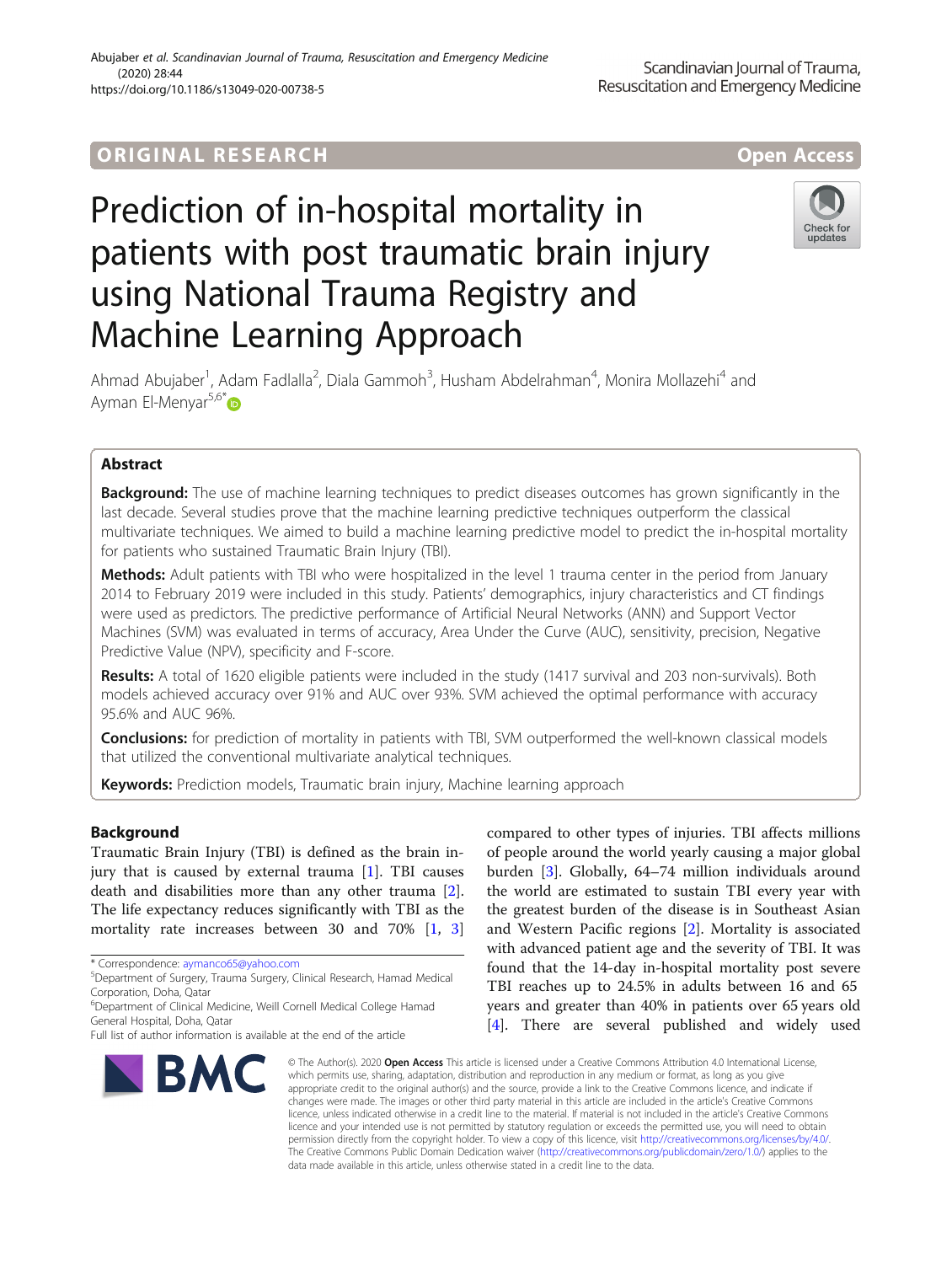prognostic/outcome predictive models that demonstrated good predictive and discrimination power. Table [1](#page-2-0) shows some of the widely used prognostic models and their performance as measured by the Area Under the Curve (AUC) [\[5](#page-8-0)–[15\]](#page-8-0).

In addition, scholars designed several predictive models that aim to help the clinicians and the researchers to predict the TBI prognosis and outcomes. Jacobs et al. [\[16\]](#page-8-0) designed a predictive model that aims to predict the outcomes of moderate to severe TBI using demographics, clinical data (e.g. vital signs, pupils reaction, and Glasgow coma scale (GCS)) and radiological parameters (Brain computed tomography scan (CT) findings). The study found that age, pupil responses, GCS score and the occurrence of a hypotensive episode post-injury and several CT scan findings are good predictors for the TBI outcomes.

The use of machine learning techniques to predict diseases outcomes has grown significantly in the last decade. Several studies proved that the machine learning predictive techniques outperformed the classical multivariate techniques [\[17](#page-8-0), [18\]](#page-8-0). In a systematic review of 30 studies that used machine learning techniques to predict several neurosurgical outcomes including mortality following TBI, machine learning techniques outperformed several well-known classical predictive tools and performed similar or better than field experts in some instances [\[19](#page-8-0)]. Rau et al. [[6\]](#page-8-0) used machine learning techniques to predict the moderate to severe TBI mortality. The authors used age, sex, use of helmet, comorbidities, GCS, and vital signs as predictors. They used Logistic Regression (LR), Artificial Neural Network (ANN), Decision Tree (DT), Support Vector Machine (SVM), and Naïve Bayes Classifier (NB) to classify the patients based on the survival outcomes. They compared the performance of the models in terms of accuracy, sensitivity, specificity and the area under the curve (AUC). ANN yielded the best performance amongst all with 96.8% AUC, 92% accuracy, 84.4% sensitivity and 92.8% specificity. Hale et al. [[12\]](#page-8-0) used machine learning technique (ANN) to predict 6- month favorable/unfavorable outcomes including mortality in 565 pediatric patients who sustained TBI. They used GCS, pupils reactivity to light, blood glucose level, blood hemoglobin concentration, mass lesion, traumatic sub-arachnoid hemorrhage (tSAH), cistern status, and midline shift to build the predictive model. Further, they compared the performance of the ANN based predictive models with three of the known classical predictive models, namely; Helsinki, Rotterdam, and Marshall. The machine learning model not only achieved profound accuracy (> 94%), but also outperformed the three classical predictive tools. This finding supports Eftekhar et al. [[17](#page-8-0)] that found ANN to significantly outperform the logistic regression based predictive models in predicting diseases outcomes with AUC of 96.5% vs. 95.4%.

This study aims to design supervised machine learning predictive model to early predict in-hospital mortality in adult patients who sustained TBI and admitted to the level 1 trauma center of Hamad General Hospital (HGH)- Hamad Medical corporation (HMC); a governmental non-for-profit healthcare organization.

#### Methodology

The study was conducted in accordance with the Cross-Industry Standard Process for Data Mining (CRISP-DM) that provides definition of typical phases of the data mining projects. CRISP-DM breaks data mining process into six phases: business and data understanding, data preparation, modeling, evaluation and deployment [\[20](#page-8-0)]. Figure [1](#page-3-0) provides a summary of the methodology.

#### Business and data understanding

Not all the registry data were usable in this study. Therefore, to better understand and choose meaningful variables, the authors explored the definition of each variable in the trauma registry data dictionary. In addition, authors reviewed the literature in order to determine which among the enormous number of variables need to be considered a predictor and which among them to be imputed if in case they have missing values [[21\]](#page-8-0). Pediatric patients (< 14 years old) were excluded. This was important for understanding and interpreting the results as some of the important parameters (i.e. vital signs) are different between the pediatrics and adults groups.

#### Data preparation

The study was approved by the Institutional Review Board (IRB MRC-01-19-106) of HMC. This retrospective study targeted all adult patients who were admitted to the trauma center at HGH in the period from January 2014 to February 2019 and registered in the trauma registry. A total of 2318 patients with TBI were registered in the trauma registry for the given period.

Only Adult patients ( $\geq 14$ -year-old) who sustained TBI were included in the study. All variables that have no predictive power (e.g. health record number, date of admission and date of disposition) or those that were severely imbalanced (e.g. gender: where female patients were less than 6%) were excluded. Missing data may seriously impact the predictive models performance [\[22](#page-8-0)]. Several approaches to handle data missingness were used in the literature such as elimination of the incomplete records [[6\]](#page-8-0) or imputing the missing values which is a widely used approach [[22](#page-8-0)]. Due to the criticality of the subject, records with missing data were eliminated.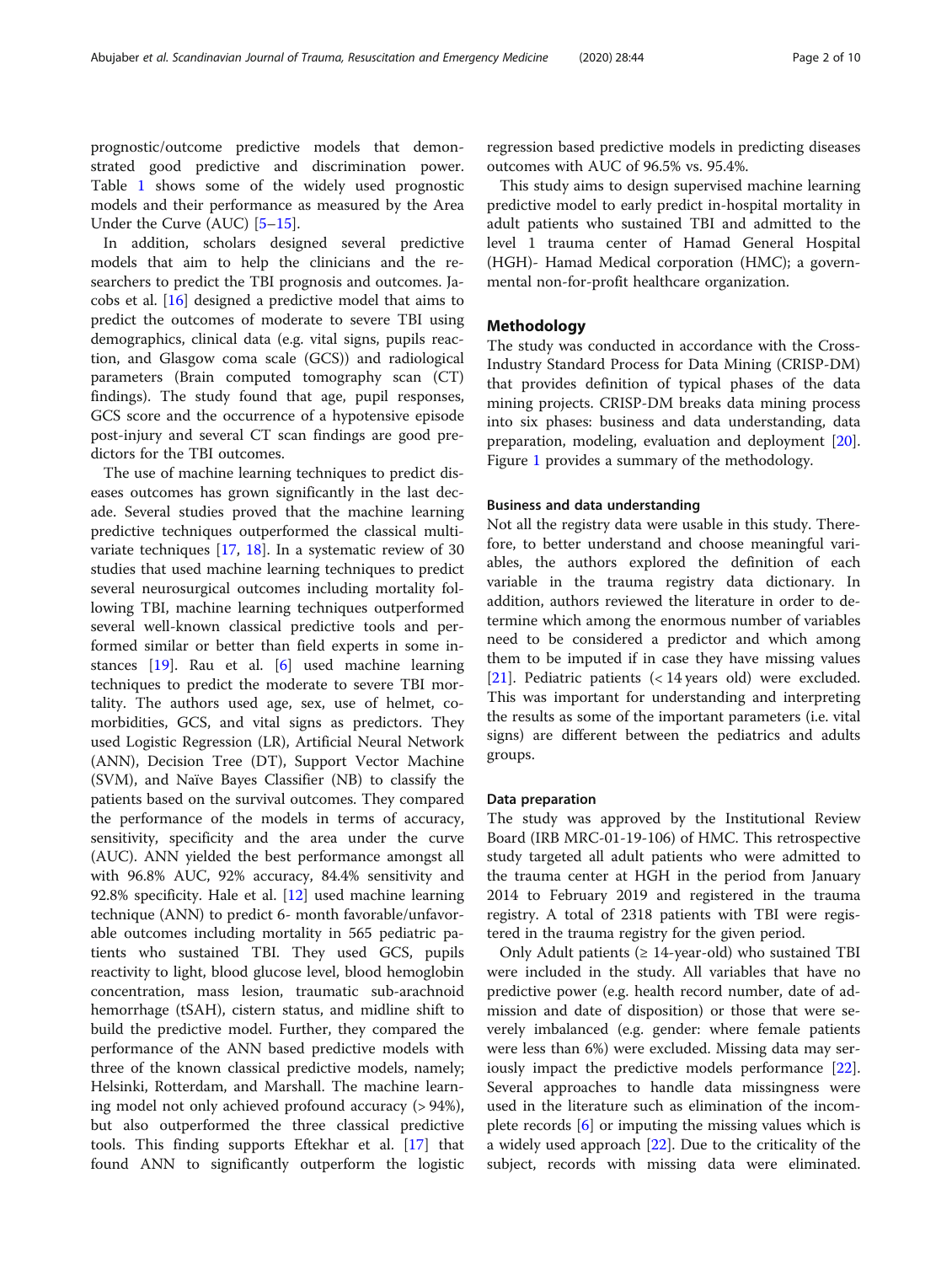<span id="page-2-0"></span>

| Table 1 examples of popular TBI prognostic models                                             |                                                                    |                                                                                                         |                                                                                                                                                                                                               |                                                                                                                                                                                                                                                                |
|-----------------------------------------------------------------------------------------------|--------------------------------------------------------------------|---------------------------------------------------------------------------------------------------------|---------------------------------------------------------------------------------------------------------------------------------------------------------------------------------------------------------------|----------------------------------------------------------------------------------------------------------------------------------------------------------------------------------------------------------------------------------------------------------------|
| Model                                                                                         | Applies to                                                         | Objective(s)                                                                                            | Variables                                                                                                                                                                                                     | Performance                                                                                                                                                                                                                                                    |
| Trauma Injury Severity Score (TRISS)                                                          | Trauma patients treated<br>at hospitals with or<br>without TBI [5] | Calculates the probability of<br>survival                                                               | Age, revised trauma score (GCS, systolic blood pressure, respiratory rate), trauma<br>type and Injury severity score (ISS) [5]                                                                                | . Prone to poor performance in<br>. AUC in previous studies: 89%<br>. Not specifically designed for<br>· Good discrimination power<br>[5], 90% [7] and 92% (8)<br>severe TBI [5]<br><b>TBI [6]</b>                                                             |
| Prognosis and Analysis of Clinical<br>The International Mission for<br>Trials in TBI (IMPACT) | Adult patients (age ≥ 14<br>years) with TBI and<br>$GCS \leq 12$   | Predicts the 6-month mortality and<br>unfavorable outcomes [5]                                          | Age, GCS motor scale, pupils reactivity, hypoxia, hypotension, CT results (epidural or<br>subarachnoid hemorrhage), lab values (blood glucose level and hemoglobin<br>concentration) [8]                      | . Accurate outcome prediction<br>. AUC in previous studies: 80%<br>Good discrimination power<br>[10], 83% [11], 85% [7] and<br>when large sample size is<br>individual patient level [9]<br>. Poor precision at the<br>utilized [5, 8]<br>86% [8].             |
| Corticosteroid Randomization After<br>Significant Head injury (CRASH)                         | Adult patients (age ≥ 16<br>years) with TBI and GCS<br>≤14(9)      | mortality and 6-month unfavorable<br>icts the probabilities of 14-day<br>outcome <sup>[8]</sup><br>Pred | shift, obliteration of third ventricle, subarachnoid hemorrhage, petechial hemorrhage,<br>Age, GCS, Pupils reactivity, major extracranial hemorrhage and CT findings (midline<br>and non-evacuated mass) [10] | Accurate outcome prediction<br>. AUC in previous studies: 86%<br>Good discrimination power<br>when large sample size is<br>individual patient level [9]<br>[7], 87% [8] and 89% [10]<br>. Poor precision at the<br>utilized [8, 10]<br>$\overline{\mathbf{8}}$ |
| Marshall scale                                                                                | Patients who sustained<br>ΤBΙ                                      | es the TBI and predicts the TBI<br>outcomes on the basis of CT scan<br>findings<br>Grad                 | Presence of mass lesion, midline shift, and status of the peri mesencephalic cistems                                                                                                                          | · Limited applicability to clinical<br>AUC in previous studies: 71%<br>[13], 63.5% [14] and 78% [12]<br>- Narrow scope (limited to 3<br>· Reasonable discrimination<br>- Simple to use<br>practice [12]<br>variables)<br>power                                 |
| Rotterdam CT scoring                                                                          | Patients who sustained<br>严                                        | es the TBI and predicts the TBI<br>outcomes on the basis of CT scan<br>findings<br>Grad                 | the presence of traumatic intra-ventricular or sub-arachnoid hemorrhage (tSAH) [13]<br>Presence of mass lesion, midline shift, status of the peri mesencephalic cistems and                                   | between the type and size of<br>69.8% [14] 84% [12] and 85%<br>- Reasonable discrimination<br>. AUC in previous studies:<br>· Does not differentiate<br>the mass lesion [12]<br>power<br>$\overline{15}$                                                       |
| Tomography Score Chart<br>Helsinki Computerized                                               | Patients who sustained<br>戸                                        | es the TBI and predicts the TBI<br>outcomes on the basis of CT scan<br>findings<br>Grad                 | Mass lesion type, Mass lesion size, presence of intraventricular hemorrhage,<br>suprasellar cistern                                                                                                           | - Reported AUC: 71.7% [12] and<br>used alone as a predictive<br>• Lower performance when<br>. Superior to Marshall and<br>discrimination power<br>Good accuracy and<br>Rotterdam scales<br>method [12, 14]<br>74.6% [14],                                      |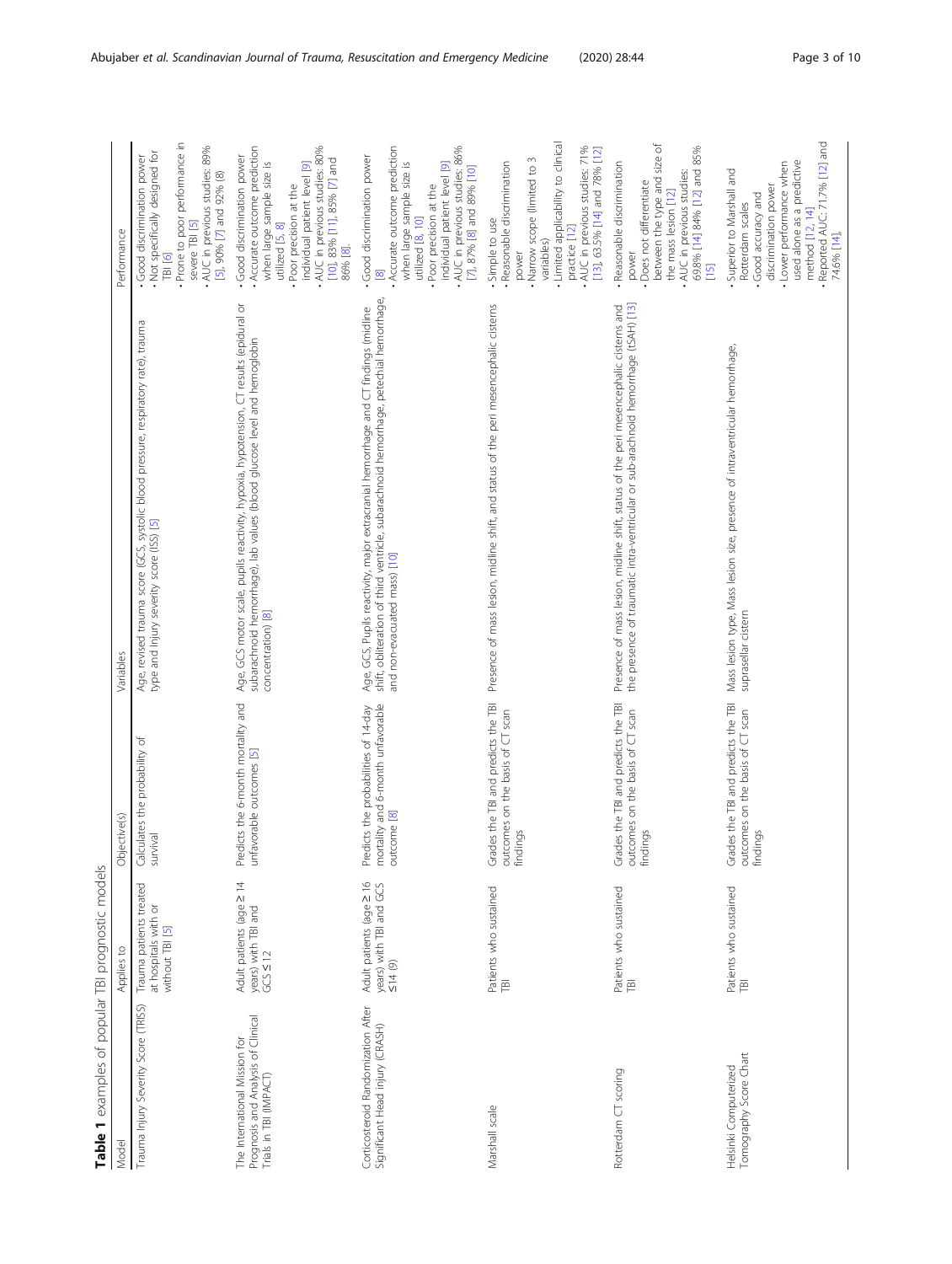<span id="page-3-0"></span>

Subsequently, 1620 eligible patients were included in the study.

The retrieved data included the following variables: Age, gender, mechanism of injury, mode of arrival, alcohol blood level, blood pressure, heart rate, Glasgow Coma Score (GCS), CT findings, intubation status and location, date/time of injury, time of admission to the Emergency Department (ED), patients known comorbidities, performed procedures, blood transfusion, administration of the Venous Thromboembolism (VTE) prophylaxis, blood transfusion, in-hospital complications, outcome and date of disposition.

Additional variables were secondarily generated from the retrieved variables: Shift of admission (D: 7 am to 6: 59 pm and N: 7 pm to 6:59 am) [\[23](#page-8-0), [24](#page-8-0)].

#### Outcome measure

The outcome measure is the in-hospital mortality during the initial hospitalization post moderate to severe TBI. It is a dichotomous variable  $(0 =$  alive and  $1 =$  dead). Patients who were discharged from the trauma surgery section or transferred to another hospital were considered alive.

#### Prediction models

Two of the powerful supervised machine learning techniques were utilized to allow us to compare their performance with each other and with previous studies in order to recommend the model that achieves the optimal performance and highest practicality in supporting clinical decision. Artificial neural networks (ANN) and Support vector machines (SVM) are widely used in predicting in-hospital mortality. Therefore, they were selected to provide base line comparative performance. SPSS modeler 18.1 was used to conduct the analysis.

To prevent overfitting and to validate the models' performance, we partitioned the data into training and testing sets and the overfit prevention was set at 30%. Table [2](#page-4-0) explains the data partitions.

#### Artificial neural networks (ANN)

ANN are widely used machine learning technique that performs powerfully in classification and pattern identification [[25\]](#page-8-0). When used for classification, ANN is seen as a set of connected input/output units in which each connection has a weight associated with it. This weight represents the strength of the connection between the units [[26\]](#page-8-0). Scholars consider ANN as a black-box analytical model. Nonetheless, their great potentials in supporting clinical practice through the engagement with the evidence-based medicine are undeniable [[12\]](#page-8-0). Usually, the performance of the neural network is optimized through partitioning the data into training and test data sets which helps preventing overfitting. The training continues until the error is no further reducible [\[27](#page-8-0)]. Once trained, the ANN can be used for future cases where the outcome is unknown [[28](#page-8-0)].

#### Support vector machines (SVM)

SVM is a powerful classification machine learning algorithm that can be used for linear and non-linear data sets [[25](#page-8-0)]. When using SVM for classification purpose, it is very important to decide which kernel function better achieves the optimal hyperplane that separates the classes [[29](#page-8-0)]. Linear kernel was used in this study as it optimized the predictive performance in the preliminary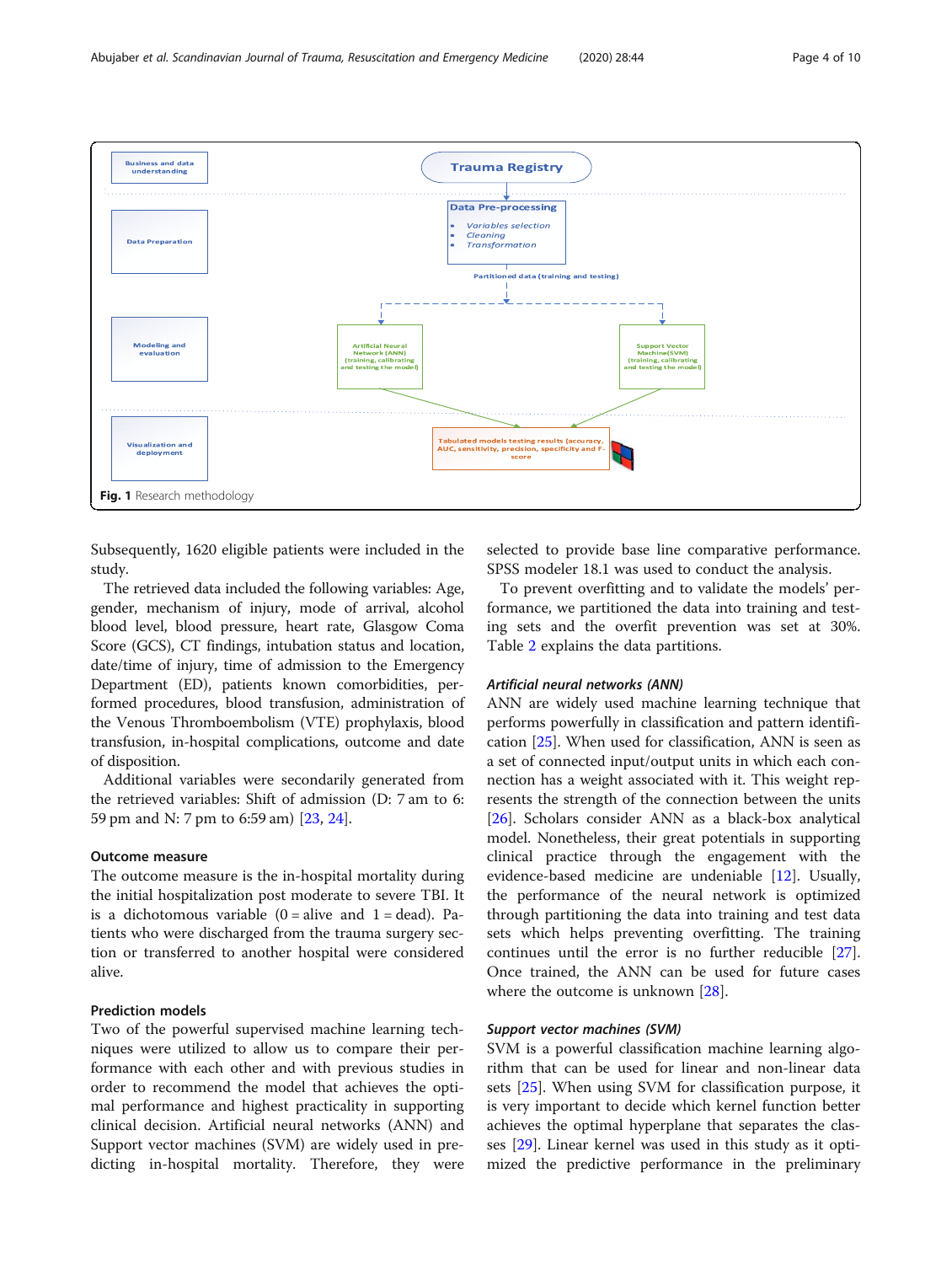| Set                 | Proportion | Number of cases | Number of alive patients | Number of dead patients |
|---------------------|------------|-----------------|--------------------------|-------------------------|
| <b>Training set</b> | 70%        | 120             | 977                      | 143                     |
| <b>Testing set</b>  | 30%        | 500             | 440                      | 60                      |
| Total               | 100%       | 1620            | 1417                     | 203                     |

<span id="page-4-0"></span>Table 2 data partitions

assessment compared to other functions (i.e. polynomial, sigmoid or Radial Basis functions).

#### Results

Among the 1620 patients who were included in this study, 203 (12.5%) died in the hospital during their initial hospitalization. Mean age was 34.4 years and mean age at death was 37.2 years. The most common mechanism of injury was fall from height (34%) followed by Motor vehicle crash (30%). The most common CT finding/mass lesion was subdural hemorrhage (28.1%) followed by extradural hemorrhage (22.9%) with 22% of the patients' sample sustaining midline shift. Tables 3 and [4](#page-5-0) show the sample characteristics and the descriptive statistics for the study sample.

#### Performance of the data mining techniques

To calculate the models' performance metrics, we first constructed the confusion matrix that displays the relationship between the actual observations and the predicted conditions.

Table [5](#page-6-0) shows the performance evaluation metrics for the two machine learning techniques in the test data partition. Both models achieved accuracy greater than 91%. Nevertheless, since accuracy alone is insufficient measure to evaluate model performance, AUC, precision, NPV, sensitivity, specificity and F-score measures were taken into consideration. SVM achieved the best performance (Table [5](#page-6-0)).

#### In-hospital mortality risk factors

SVM utilized all the 21 variables in predicting the inhospital mortality. In machine learning, the contribution of every predictor to the overall model's capacity to produce accurate predictions is usually presented in the form of predictor's importance (Fig. [2\)](#page-7-0) [\[30\]](#page-8-0). The first predictor is usually the most important predictor to the model's capacity. Then the other predictors importance values are ranked in relation to the first ranked predictor. SVM revealed that receiving endotracheal

Table 3 Sample characteristics- continuous variables

| Variable                                              |                     | N Mean SD Mean at death |
|-------------------------------------------------------|---------------------|-------------------------|
| Age                                                   | 1620 34.4 13.9 37.2 |                         |
| ED systolic blood pressure (SBP) 1620 127.66 22.6 118 |                     |                         |
| ED heart rate (HR)                                    | 1620 93 22.9 108.5  |                         |

intubation during resuscitation plays the most important role in predicting the in-hospital mortality.

#### **Discussion**

The early prediction of in-hospital mortality in patients with traumatic brain injury is of utmost importance. Early and powerful prediction of mortality helps clinicians and healthcare managers to optimize the management of medical resources, initiate appropriate diagnostics and interventions in a timely manner, conduct comparative audits and ensure that the patients' families and others receive appropriate guidance [\[3,](#page-8-0) [6](#page-8-0)]. However, prediction of disease prognosis and outcomes requires developing good prognostic models that include large samples and enjoy high external and internal validity in order to be generalizable beyond a specific research setting [[31\]](#page-8-0). Many prognostic models were published over the years but only few of them achieved sample validity requirements [[32\]](#page-8-0). Usually, clinicians use certain prognostic factors such as GCS to guide their therapeutic decisions and to estimate prognostic outcomes [[3,](#page-8-0) [32\]](#page-8-0). Nonetheless, such predictors may be affected by several factors such as alcohol use which negatively affects the prediction success and the discrimination power of the model  $[11, 12]$  $[11, 12]$  $[11, 12]$ . Thus, for accurate outcome prediction, multiple risk factors (e.g. age, GCS and others) need to be considered jointly in developing prognostic model [\[32](#page-8-0), [33](#page-9-0)].

In terms of models' performance, SVM outperformed the ANN in all the performance evaluation metrics (Table [5\)](#page-6-0). Therefore, SVM is the chosen model for deployment.

At a wider scale, in this study, the SVM outperformed the conventional multivariate LR based models that utilize the conventional TBI prognostic models as reported in Table [1.](#page-2-0) The highest reported AUC when using the conventional prognostic models was 92% [[10](#page-8-0), [12,](#page-8-0) [16\]](#page-8-0). Furthermore, when comparing this study's machine learning models' performance with the published literature on TBI, we found that the performance of the SVM model was higher or similar to the performance of the machine learning models in similar studies [\[6,](#page-8-0) [19](#page-8-0)]. This comparison is crucial when the external validity of this study was considered.

This study ranked the intubation to be the most important predictor for post TBI in-hospital mortality. Almost 26% of patients who were intubated in the first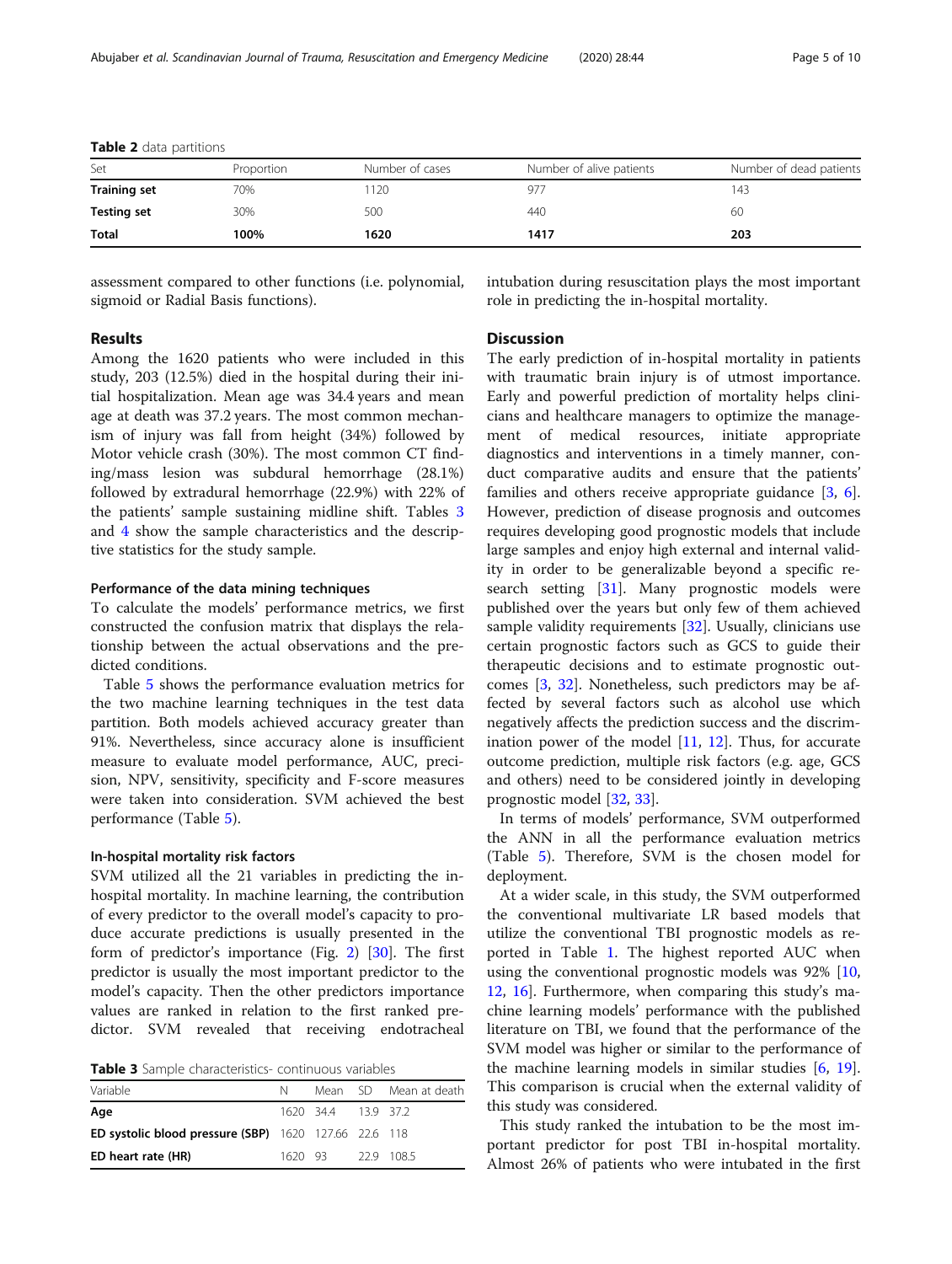<span id="page-5-0"></span>

|  | <b>Table 4</b> Sample characteristics - Nominal and ordinal variables |
|--|-----------------------------------------------------------------------|
|--|-----------------------------------------------------------------------|

| Variable                     | Category          | Count/%    | With Outcome 0 (Alive)/% | With Outcome 1 (Dead)/% |
|------------------------------|-------------------|------------|--------------------------|-------------------------|
| Race                         | Asian             | 977/60.3%  | 858/87.8%                | 119/12.2%               |
|                              | Other             | 643/39.7%  | 559/86.9                 | 84/13.1%                |
|                              | Total/%           | 1620/100%  | 1417/87.5%               | 203/12.5%               |
| Mechanism of Injury (MOI)    | MVC <sup>1</sup>  | 486/30%    | 413/85%                  | 73/15%                  |
|                              | Fall              | 551/34%    | 495/89.8%                | 56/10.2%                |
|                              | Pedestrian        | 268/16.5%  | 216/80.6%                | 52/19.4%                |
|                              | Other             | 315/19.4%  | 293/93%                  | 22/7%                   |
|                              | Total/%           | 1620/100%  | 1417/87.5%               | 203/12.5%               |
| Arrival mode                 | Ambulance         | 1350/83.3% | 1167/86.4%               | 183/13.5%               |
|                              | Other             | 270/16.7%  | 250/92.6%                | 20/7.4%                 |
|                              | Total/%           | 1620/100%  | 1417/87.5%               | 203/12.5%               |
| Midline shift                | No                | 1260/77.8% | 1155/91.7%               | 105/8.3%                |
|                              | Yes               | 360/22.2%  | 262/72.8%                | 98/27.2%                |
|                              | Total/%           | 1620/100%  | 1417/87.5%               | 203/12.5%               |
| CT findings/mass lesion      | SDH <sup>2</sup>  | 455/28.1%  | 380/83.5%                | 75/16.5%                |
|                              | EDH <sup>3</sup>  | 371/22.9%  | 352/94.9%                | 19/5.1%                 |
|                              | SAH <sup>4</sup>  | 152/9.4%   | 114/75%                  | 38/25%                  |
|                              | CONT <sup>5</sup> | 321/19.8%  | 303/94.4%                | 18/5.6%                 |
|                              | $DAI^6$           | 120/7.4%   | 99/82.5%                 | 21/17.5%                |
|                              | Other             | 201/12.4%  | 169/84.1%                | 32/15.9%                |
|                              | Total/%           | 1620/100%  | 1417/87.5%               | 203/12.5%               |
| Cerebral edema               | No                | 1517/93.6% | 1370/90.3%               | 147/9.7%                |
|                              | Yes               | 103/6.4%   | 47/45.6%                 | 56/54.4%                |
|                              | Total/%           | 1620/100%  | 1417/87.5%               | 203/12.5%               |
| <b>Facial bones fracture</b> | No                | 981/60.6%  | 857/87.4%                | 124/12.6%               |
|                              | Yes               | 639/39.4   | 560/87.6%                | 79/12.4                 |
|                              | Total/%           | 1620/100%  | 1417/87.5%               | 203/12.5%               |
| Lung contusion               | No                | 1273/78.6% | 1152/90.5%               | 121/9.5%                |
|                              | Yes               | 347/21.4%  | 265/76.4%                | 82/23.6%                |
|                              | Total/%           | 1620/100%  | 1417/87.5%               | 203/12.5%               |
| Hemothorax                   | No                | 1482/91.5% | 1319/89%                 | 163/11%                 |
|                              | Yes               | 138/8.5%   | 98/71%                   | 40/29%                  |
|                              | Total/%           | 1620/100%  | 1417/87.5%               | 203/12.5%               |
| Pneumothorax                 | No                | 1387/85.6% | 1251/90.2%               | 136/9.8%                |
|                              | Yes               | 233/14.4%  | 166/71.2%                | 67/28.8%                |
|                              | Total/%           | 1620/100%  | 1417/87.5%               | 203/12.5%               |
| Abdominal organ injuries     | No                | 1417/87.5% | 1278/90.2%               | 139/9.8%                |
|                              | Yes               | 203/12.5%  | 139/68.5%                | 64/31.5%                |
|                              | Total/%           | 1620/100%  | 1417/87.5%               | 203/12.5%               |
| <b>GCS category</b>          | $13 - 15$         | 893/55.1%  | 875/98%                  | 18/2%                   |
|                              | $9 - 12$          | 122/7.5%   | 113/92.6%                | 9/4.4%                  |
|                              | $\leq 8$          | 605/37.3%  | 429/70.9%                | 176/29.1%               |
|                              | Total/%           | 1620/100%  | 1417/87.5%               | 203/12.5%               |
| Shift                        | 7 am-6:59 pm      | 858/53%    | 758/88.3%                | 100/11.7%               |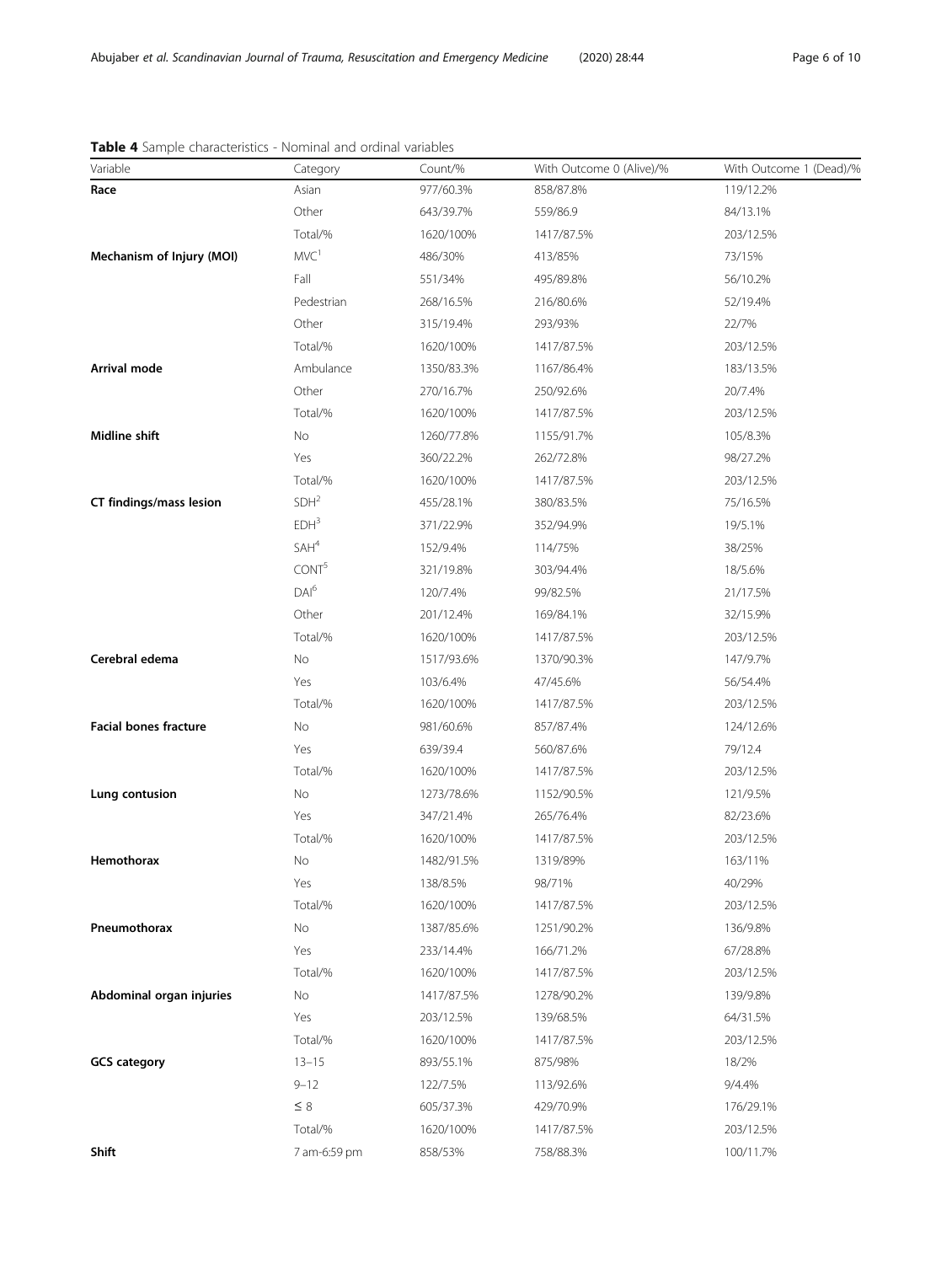| Variable                 | Category     | Count/%    | With Outcome 0 (Alive)/% | With Outcome 1 (Dead)/% |
|--------------------------|--------------|------------|--------------------------|-------------------------|
|                          | 7 pm-6:59 pm | 762/47%    | 659/86.5%                | 103/13.5%               |
|                          | Total/%      | 1620/100%  | 1417/87.5%               | 203/12.5%               |
| Known comorbidities      | No           | 1328/82%   | 1167/87.9%               | 161/12.1%               |
|                          | Yes          | 292/18%    | 250/85.6%                | 42/14.4%                |
|                          | Total/%      | 1620/100%  | 1417/87.5%               | 203/12.5%               |
| Intubation               | No           | 848/52.3%  | 847/99.9%                | 1/0.1%                  |
|                          | Yes          | 772/47.7%  | 570/73.8%                | 202/26.2%               |
|                          | Total/%      | 1620/100%  | 1417/87.5%               | 203/12.5%               |
| $VTE7$ prophylaxis       | No           | 656/40.5%  | 537/81.9%                | 119/18.1%               |
|                          | Yes          | 964/59.5%  | 880/91.3%                | 84/8.7%                 |
|                          | Total/%      | 1620/100%  | 1417/87.5%               | 203/12.5%               |
| <b>Blood transfusion</b> | No           | 1013/62.5% | 989/97.6%                | 24/2.4%                 |
|                          | Yes          | 607/37.5%  | 428/70.5%                | 179/29.5%               |
|                          | Total/%      | 1620/100%  | 1417/87.5%               | 203/12.5%               |
|                          |              |            |                          |                         |

<span id="page-6-0"></span>Table 4 Sample characteristics - Nominal and ordinal variables (Continued)

(1) MVC Motor Vehicle Crash, (2) SDH Subdural Hemorrhage, (3) EDH Epidural Hemorrhage, (4) SAH Subarachnoid Hemorrhage, (5) CONT Hemorrhagic Contusion, (6) DAI Diffuse Axonal Injury, (7) VTE Venous Thromboembolism

24 h post injury died during their initial hospitalization compared to 0.1% of those who were not intubated. This could be attributed to the severity of TBI as the severer the injury the higher likelihood to get intubated. Moreover, intubation increases the length of stay in the hospital and increases the risks of in-hospital complications e.g. ventilator associated pneumonia that contributes significantly to increasing the mortality [[34](#page-9-0)]. The need for blood transfusion during resuscitation has a significant relationship with the in-hospital mortality. 29% of patients who received blood transfusion during resuscitation died compared to 2.4% mortality among those who didn't received blood. The need and the consequences of blood transfusion in TBI are still debatable. Several studies reported that blood transfusion in TBI is associated with unfavorable outcomes [\[35,](#page-9-0) [36\]](#page-9-0). This could also be explained by the fact that patients who needed blood transfusion were those who had severer injuries and had lost significant amounts of blood. Therefore, these patients are prone to poor TBI outcomes already.

Consistent with the previous literature, this study found that patients who received venous thromboembolism (VTE) prophylaxis had better survival rate compared to those who didn't [\[37](#page-9-0)]. Almost 18% of those who didn't receive the VTE prophylaxis deceased during their initial hospitalization compared to 8.7% of those who received VTE prophylaxis. Also, this study found that 54.4%of patients who developed cerebral edema following the primary TBI have died in-hospital compared 9.7% of those who didn't develop cerebral edema. This finding is consistent with Jha et al. who reported that cerebral edema is a leading cause of in-hospital mortality as it occurs in more than 60% of patients with mass lesions including post TBI hemorrhage [[38\]](#page-9-0). Cerebral edema is a secondary complication to the TBI when the brain tissue water increases following the injury. Hence, significant efforts in TBI management go to the prevention of the secondary brain injury and to maintain ad-equate cerebral perfusion pressure (CPP) [[39](#page-9-0), [40](#page-9-0)]. Midline shift is a major post traumatic complication that leads to serious unfavorable effects including mortality [[8,](#page-8-0) [12,](#page-8-0) [41\]](#page-9-0). Around 27% of patients who had midline shift deceased compared to 8.3% of those who had no midline shift reported in their CT scan. TBI diagnosis as per brain CT scan result plays an integral role in predicting in-hospital mortality post TBI. Interestingly, 25% of those who had subarachnoid hemorrhage (SAH) following the TBI died compared to 17.5% and 16.5% for those with DAI and SDH respectively. It is documented in the literature that traumatic SAH has a significant effect on the in-hospital mortality [\[8](#page-8-0), [12](#page-8-0), [19](#page-8-0)]. Further, presenting heart rate (HR) is an indicator of the patient's hemodynamic stability following any type of trauma particularly TBI. High HR  $(>100$  bpm)  $[42]$  especially when

Table 5 Performance of the classification models

| Model      | Number of predictors | Accuracy (%) | AUC (%) | PPV (%) | NPV (%) | Sensitivity (%) | Specificity (%) | F-Score |
|------------|----------------------|--------------|---------|---------|---------|-----------------|-----------------|---------|
| <b>SVM</b> |                      | 95.6         | 96      | 88      |         |                 | QQ              | 0.8     |
| <b>ANN</b> |                      |              |         | 66      | 96      |                 | 96              | 0.64    |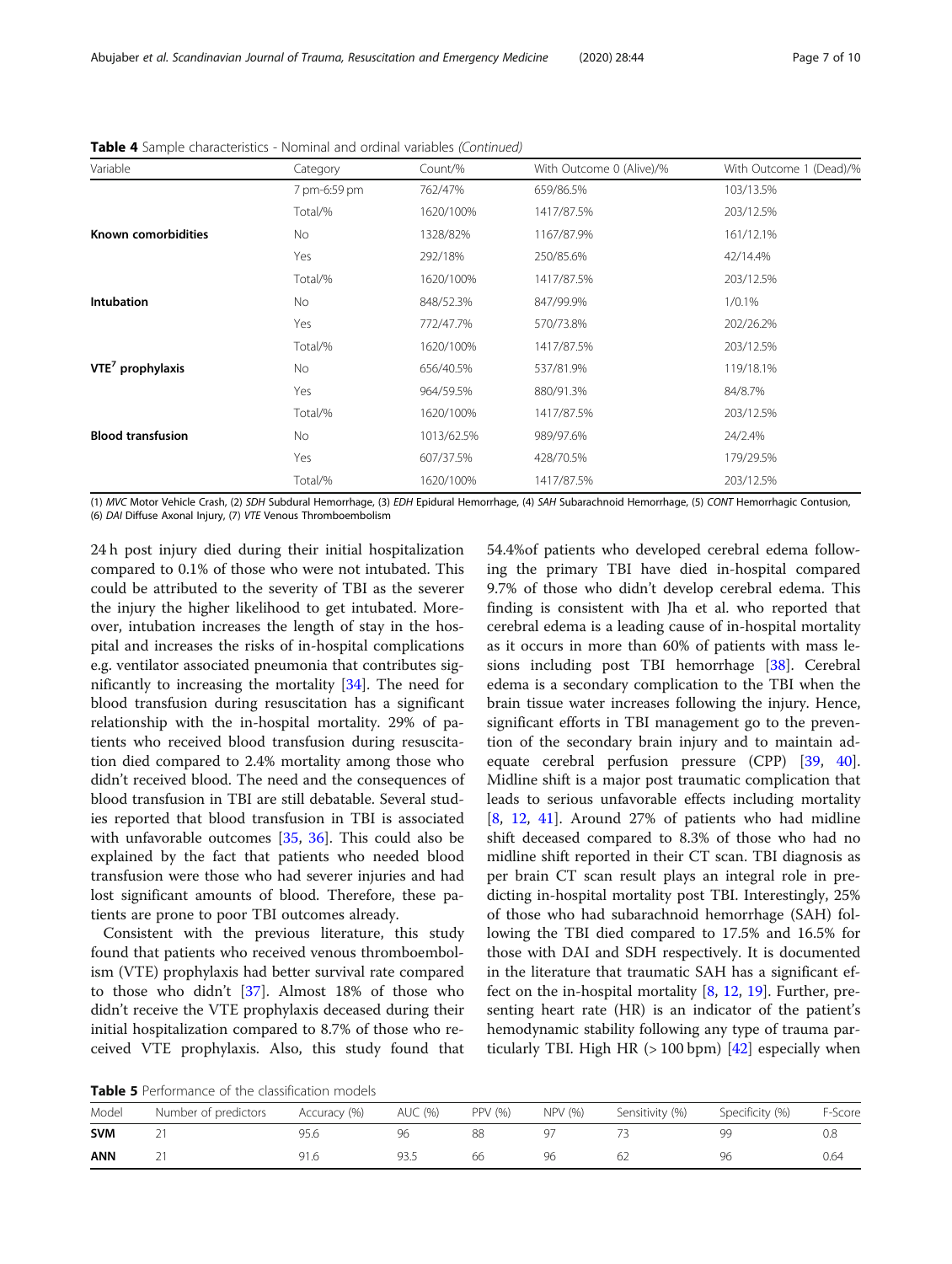<span id="page-7-0"></span>

associated with Low SBP  $(< 90 \text{ mmHg})$  [\[40](#page-9-0)] may indicate hypovolemic shock state which leads to poor CPP. This study found a positive relationship between the HR and in-hospital mortality. The HR in this study was collected upon arrival to the ED following trauma. The mean HR upon admission was 93 bpm. The mean HR for those who survived was 90.8 while it was 108.5 bpm for those who later died in the hospital. Interestingly, the mortality rate increases significantly when patients with TBI have associated abdominal injuries [\[43](#page-9-0)]. Mortality among those with associated abdominal injury is 31.5% compared to 9.8% among those with no associated abdominal injury.

Finally, the 10th ranked important variable was the arrival mode. Patients that arrived to the trauma center via ambulance had higher mortality compared to those who arrived to the trauma center via another mode (13.5% vs. 7.4%). This is consistent with previous literature which found that the mortality patterns are affected by the mode and the time of arrival to the emergency room following TBI or polytrauma [[44,](#page-9-0) [45\]](#page-9-0). This could be due to the assumption that the time between injury and arrival of the ambulance then the arrival to the hospital is relatively longer than arrival with private vehicle [\[45](#page-9-0)] or simply by the assumption that the severer the injury the higher the likelihood that a patient gets transported to the hospital via ambulance.

#### Limitations

One of the most important limitations in this study was faced during data processing and preparation. Several variables in the registry are recorded as textfree which complicates data preparation process. Data were abstracted from Qatar national trauma registry; which is contributing data to the National Trauma

Data Bank (NTDB) and the Trauma Quality Improvement Program (TQIP) of the American College of Surgeons-Committee on Trauma (ACS-COT). Therefore, there are several potentially useful predictors that were unobtainable such as laboratory results and received medication. The deployment of the model to support clinical decision making is another significant challenge. This is due to several reasons such as the questionable reliability of the non-traditional predictive techniques that stems to a certain extent from the lack of awareness among the clinicians about the artificial intelligence potentials in supporting clinical decision-making process. Very importantly, unlike the logistic regression for instance, the standardized coefficients and the odds ratios pertaining to each predictor in the SVM are not obtainable. This makes the results interpretation more complex than the traditional computational techniques.

#### Conclusions

This study demonstrated that the performance of the machine learning techniques is superior to the conventional multivariate models. Furthermore, the results were consistent with the known body of knowledge. Thus, with the availability of massive data sets in the electronic medical records and other structured registries, clinical evidence could be made available quickly and with less effort.

From another perspective, the results of this study may encourage the decision makers in the trauma surgery to integrate the machine learning techniques with the trauma registry and the electronic medical records. This may help clinicians plan their preventive efforts and mobilize the necessary resources in an early stage of patient treatment which could improve the care outcomes.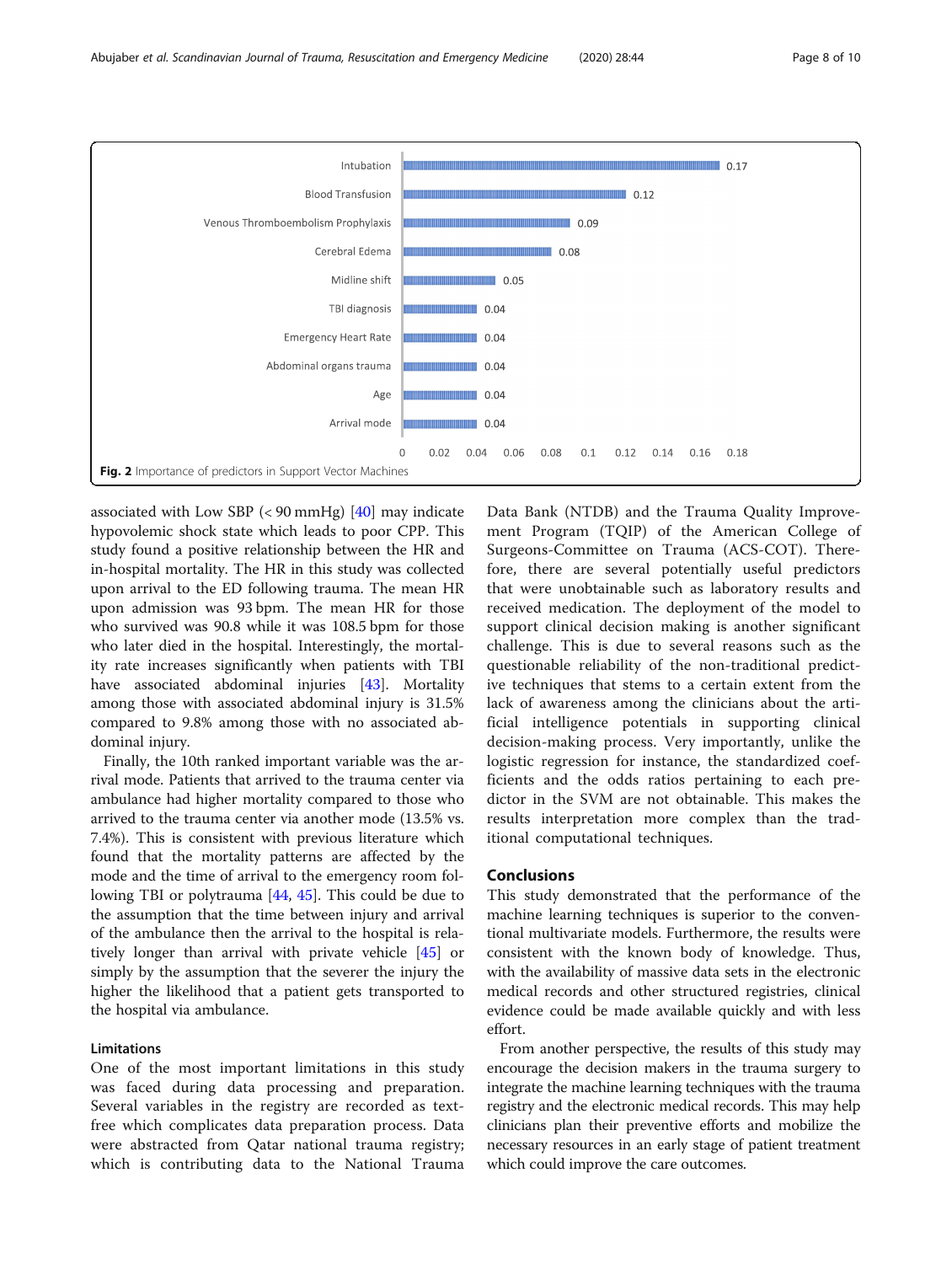#### <span id="page-8-0"></span>Acknowledgments

We would like to thank the national trauma registry team at HMC and the faculty of business and economics at Qatar University. The publication of this article was funded by the Qatar National Library.

#### Authors' contributions

All authors has a substantial contribution in terms of study design, data collection, data interpretation and manuscript writing. The author(s) read and approved the final manuscript.

#### Funding

Open Access funding provided by the Qatar National Library.

#### Availability of data and materials

n/a

#### Ethics approval and consent to participate

The study was approved by the Institutional Review Board (IRB MRC-01-19- 106) of HMC.

#### Consent for publication

The study was approved by the Institutional Review Board (IRB MRC-01-19- 106) of HMC.

#### Competing interests

None.

#### Author details

<sup>1</sup> Assistant Executive Director of Nursing, Hamad Medical Corporation, Doha, Qatar. <sup>2</sup>College of Business and Economics, Management Information Systems, Qatar University, Doha, Qatar. <sup>3</sup>Industrial Engineering, University of Central Florida, Orlando, USA. <sup>4</sup> Department of Surgery, Trauma Surgery, Hamad Medical Corporation, Doha, Qatar. <sup>5</sup>Department of Surgery, Trauma Surgery, Clinical Research, Hamad Medical Corporation, Doha, Qatar. 6 Department of Clinical Medicine, Weill Cornell Medical College Hamad General Hospital, Doha, Qatar.

#### Received: 12 March 2020 Accepted: 15 May 2020 Published online: 27 May 2020

#### References

- 1. Andelic N, Anke A, Skandsen T, Sigurdardottir S, Sandhaug M, Ader T, et al. Incidence of hospital-admitted severe traumatic brain injury and in-hospital fatality in Norway: a National Cohort Study. Neuroepidemiology. 2012;38: 259–67.
- 2. Dewan M, Rattani A, Gupta S, Baticulon R, Hung YC, Punchak M, et al. Estimating the global incidence of traumatic brain injury. J Neurosurg. 2018; 130(4):1–18.
- 3. Rached M, Gaudet J, Delhumeau C, Walder B. Comparison of two simple models for prediction of short term mortality in patients after severe traumatic brain injury. Injury. 2019;50:65–72.
- 4. Walder B, Haller G, Rebetez M, Delhumeau C, Bottequin E, Schoettker P, et al. Severe traumatic brain injury in a high-income country: an epidemiological study. J Neurotrauma. 2013;30(23):1934–42.
- 5. Domingues C, Coimbra R, Poggetti R, Nogueira L, de Sousa R. New Trauma and Injury Severity Score (TRISS) Adjustments for Survival Prediction. World J Emerg Surg. 2018;13:12.
- Rau C, Kuo P, Chien P, Huang C, Hsieh H, Hsieh C. Mortality prediction in patients with isolated moderate and severe traumatic brain injury using machine learning models. PLoS One. 2018;13(11):e0207192.
- 7. Maeda Y, Ichikawa R, Misawa J, Shibuya A, Hishiki T, Maeda T, et al. External Validation of the TRISS, CRASH, and IMPACT Prognostic Models in Severe Traumatic Brain Injury in Japan. PloS one. 2019;14(8):e0221791-e.
- 8. Han J, King N, Neilson S, Gandhi M, Ng I. External validation of the CRASH and IMPACT prognostic models in severe traumatic brain injury. J Neurotrauma. 2014;31(13):1146–52.
- 9. Carter E, Hutchinson P, Kolias A, Menon D. Predicting the outcome for individual patients with traumatic brain injury: a case-based review. Br J Neurosurg. 2016;30(2):227–32.
- 10. Wong G, Teoh J, Yeung J, Chan E, Siu E, Woo P, et al. Outcomes of traumatic brain injury in Hong Kong: validation with the TRISS, CRASH, and IMPACT models. J Clin Neurosci. 2013;20(12):1693–6.
- 11. Reith F, Van den Brande R, Synnot A, Gruen R, Maas A. The reliability of the Glasgow coma scale: a systematic review. Intensive Care Med. 2016;42(1):3– 15.
- 12. Hale A, Stonko D, Brown A, Lim J, Voce D, Gannon S, et al. Machine-learning analysis outperforms conventional statistical models and CT classification Systems in Predicting 6-month outcomes in pediatric patients sustaining traumatic brain injury. Neurosurg Focus. 2018;45(5):E2.
- 13. Maas A, Hukkelhoven C, Marshall L, Steyerberg E. Prediction of outcome in traumatic brain injury with computed tomographic characteristics: a comparison between the computed tomographic classification and combinations of computed tomographic predictors. Neurosurgery. 2005; 57(6):1173–82.
- 14. Raj R, Siironen J, Skrifvars M, Hernesniemi J, Kivisaari R. Predicting outcome in traumatic brain injury: development of a novel computerized tomography classification system (Helsinki computerized tomography score). Neurosurgery. 2014;75(6):632–47.
- 15. Liesemer K, Riva-Cambrin J, Bennett KS, Bratton S, Tran H, Metzger R, et al. Use of Rotterdam CT scores for mortality risk stratification in children with traumatic brain injury. Pediatr Crit Care Med. 2014;15(6):554–62.
- 16. Jacobs B, Beems T, van der Vliet T, van Vugt A, Hoedemaekers C, Horn J, et al. Outcome prediction in moderate and severe traumatic brain injury: a focus on computed tomography variables. Neurocrit Care. 2013;19(1):79–89.
- 17. Eftekhar B, Mohammad K, Ardebili H, Ghodsi M, Ketabchi E. Comparison of artificial neural network and logistic regression models for prediction of mortality in head trauma based on initial clinical data. BMC Med Informatics Decis Mak. 2005;5:3.
- 18. Chen C, Shi H, Lee K, Huang T. In-hospital mortality prediction in patients receiving mechanical ventilation in Taiwan. Am J Crit Care. 2013;22(6):506–13.
- 19. Senders J, Staples P, Karhade A, Zaki M, Gormley W, Broekman M, et al. Machine Learning and Neurosurgical Outcome Prediction: A Systematic Review. World Neurosurg. 2018;109:476–86.e1.
- 20. Bellazzi R, Zupan B. Predictive data Mining in Clinical Medicine: current issues and guidelines. Int J Med Inform. 2008;77:81–97.
- 21. Zolbanin H, Delen D, Hassan Z. Predicting overall survivability in comorbidity of cancers: a data mining approach. Decis Support Syst. 2015; 74:150–61.
- 22. Garcia-Laencina P, Abreu P, Abreu M, Afonoso N. Missing data imputation on the 5-year survival prediction of breast Cancer patients with unknown discrete values. Comput Biol Med. 2015;59:125–33.
- Walker A, Mason A, Quan T, Fawcett N, Watkinson P, Llewelyn M, et al. Mortality risks associated with emergency admissions during weekends and public holidays: an analysis of electronic health records. Lancet. 2017; 390(10089):62–72.
- 24. Han L, Sutton M, Clough S, Warner R, Doran T. Impact of out-of-hours admission on patient mortality: longitudinal analysis in a tertiary acute hospital. BMJ Qual Saf. 2018;27(6):445.
- 25. Dag A, Oztekin A, Yucel A, Bulur S, Megahed F. Predicting heart transplantation outcomes through data analytics. Decis Support Syst. 2017;94:42–52.
- 26. Han J, Kamber M, Pie J. Data mining: concepts and techniques. 3rd ed. San Francisco: Morgan Kaufmann Publishers Inc; 2012.
- 27. Das A, Ben-Menachem T, Cooper G, Chak A, Sivak M, Gonet J, et al. Prediction of outcome in acute lower-gastrointestinal Haemorrhage based on an artificial neural network: internal and external validation of a predictive model. Lancet. 2003;362(9392):1261–6.
- 28. Schumacher P, Olinsky A, Quinn J, Smith R. A comparison of logistic regression, neural networks, and classification trees predicting success of actuarial students. J Educ Bus. 2010;85(5):258–63.
- 29. Cui S, Wang D, Wang Y, Yu P, Jin Y. An improved support vector Machine-Base diabetic readmission prediction. Comput Methods Prog Biomed. 2018; 166:123–35.
- 30. Archer K, Kimes R. Empirical characterization of random Forest variable importance measures. Computa Stat Data Anal. 2008;52(4):2249–60.
- 31. Roozenbeek B, Chiu Y, Lingsma H, Gerber L, Steyerberg E, Ghajar J, et al. J Neurotrauma. 2012;29:1306–12.
- 32. Mushkudiani N, Hukkelhoven C, Hernández A, Murray G, Choi S, Maas A, et al. A systematic review finds methodological improvements necessary for prognostic models in determining traumatic brain injury outcomes. J Clin Epidemiol. 2008;61(4):331–43.